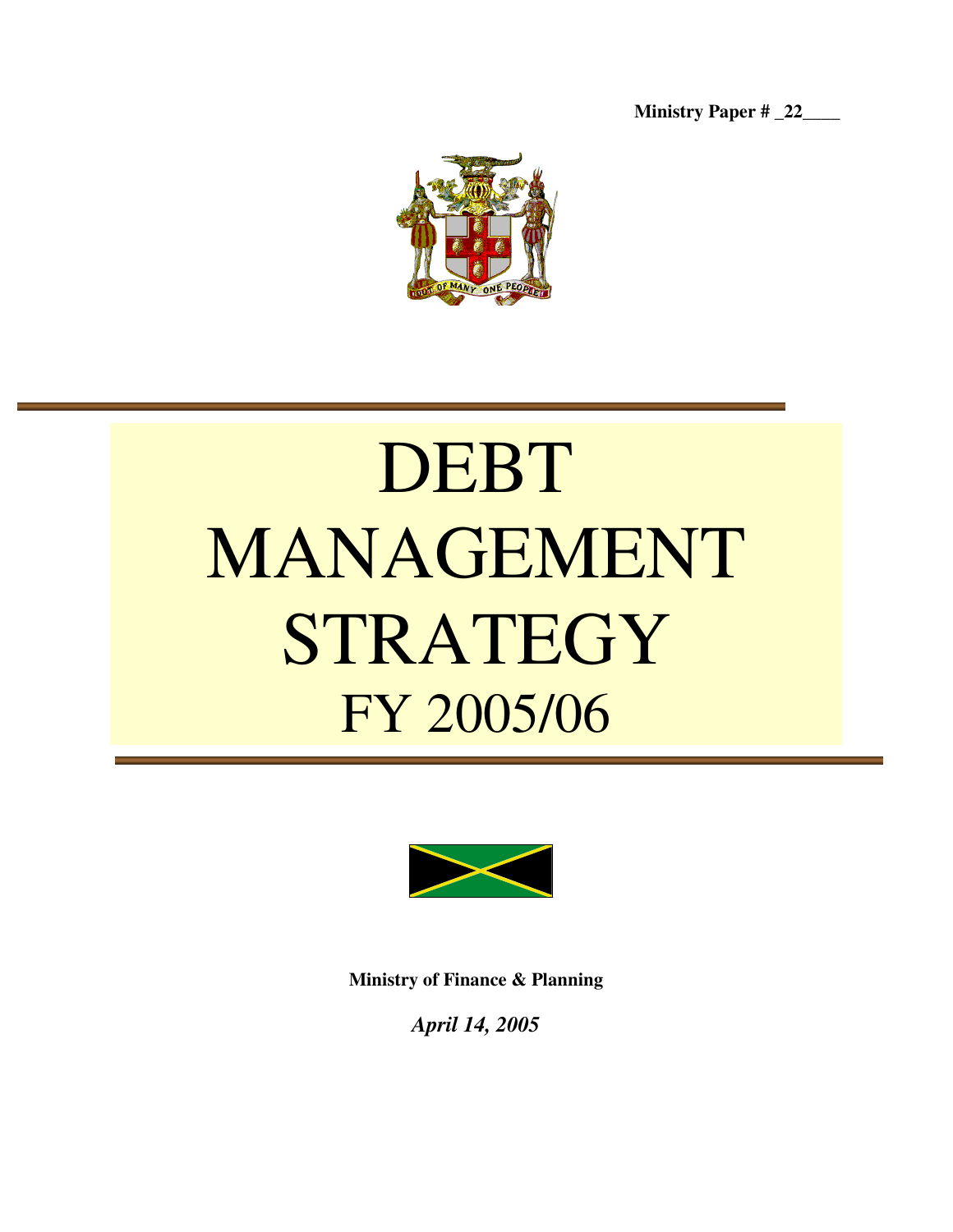# **MINISTRY PAPER NO \_\_\_\_\_\_\_**

# **DEBT MANAGEMENT STRATEGY FY 2005/06**

# **INTRODUCTION**

1. Effective and strategic management of Jamaica's public debt has been an important pillar of the Government's fiscal and macro-economic programme. In this regard, the Government's medium-term *Debt Management Strategy* is a critical planning and policy tool. The Strategy is designed to return the public debt to sustainable levels while ensuring that the overall borrowing requirements are met at minimum cost and consistent with a prudent degree of risk.

2. Over the past six (6) years, the Government has made significant progress in strengthening the management of the public debt. The portfolio has been restructured, evidenced by an extension of the maturity profile; an increase in the share of fixed-rate debt in the portfolio, thereby protecting the fiscal operations from unexpected increases in interest rates; diversification of the portfolio in terms of the investor base, instrument type and market sources; and increased transparency and predictability. These developments have allowed for reasonable cost stability under various scenarios in a changing interest and exchange rate and macroeconomic environment. They have also contributed to increased confidence among investors, international financial institutions and credit rating agencies.

3. The market environment in FY 2004/05 was much improved over FY 2003/04, both locally and internationally. Jamaica's improved credit story, arising from the improvements in fiscal performance and macroeconomic climate, contributed to the increased investor confidence. In the domestic market, interest rates continued to trend downwards and the foreign exchange market remained stable.

4. International investors demonstrated their increased confidence through their overwhelming demand for Government of Jamaica's eurobonds, enabling the Government to successfully place three (3) Eurobond issues in the international capital markets, thereby completing its external borrowing within the first seven (7) months of the fiscal year. In April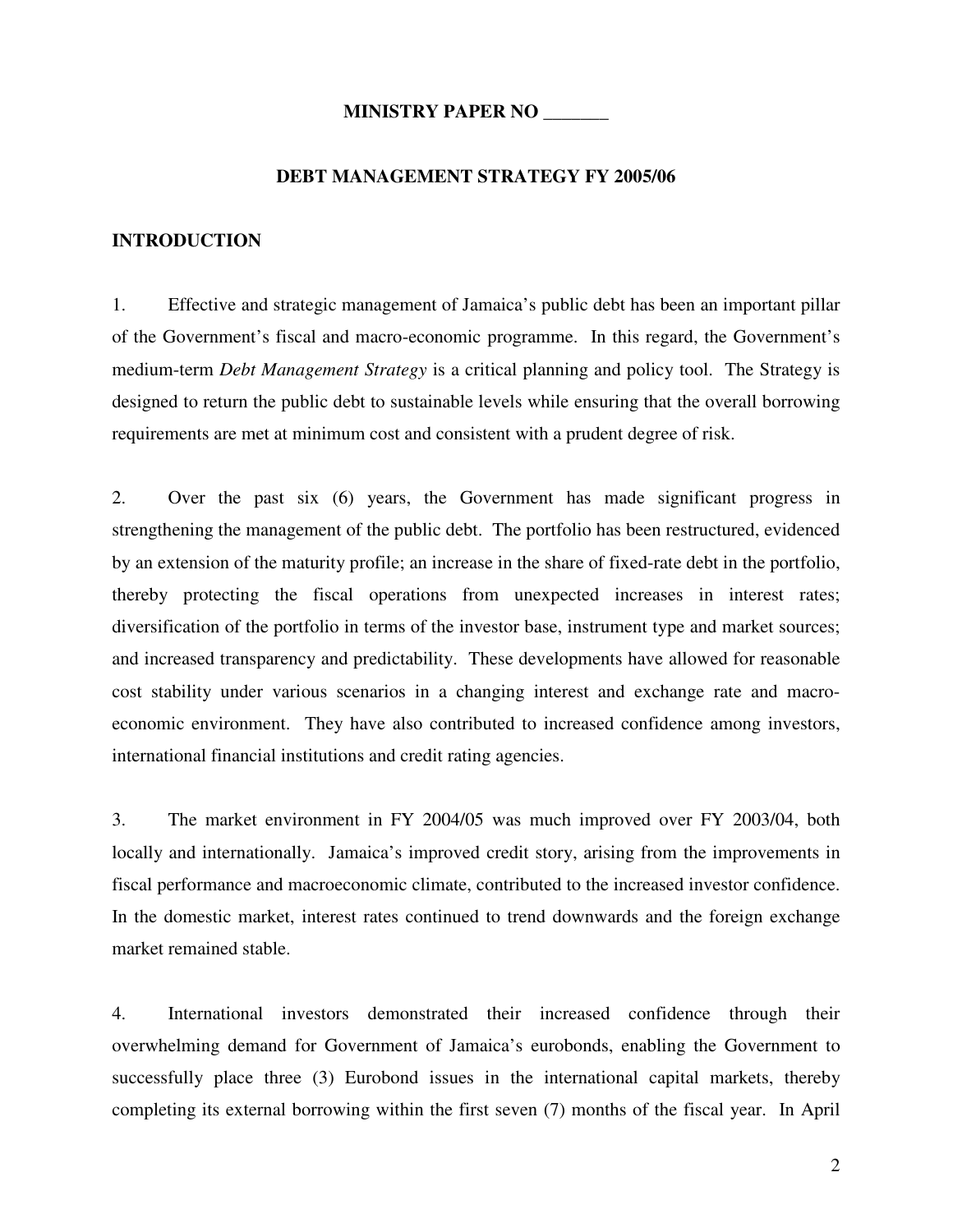2004, US\$125 million was raised through the re-opening of the existing US\$300 million 10.625% bonds due in 2017. In July 2004,  $\epsilon$ 200 million 11.0% bonds due 2012 were issued among European investors. The issue was upsized from  $\epsilon$ 100 million. This was followed in October 2004 by the successful placement in the European markets of  $\epsilon$ 150 million 10.5% bonds due 2014.

5. Under the Schedule B Shelf Registration programme with the United States Securities and Exchange Commission, the amount placed on the "Shelf" was replenished to US\$700 million, reflecting the Government's medium-term external borrowing programme. Between FY 2001/02, when the "Shelf" was established, and FY 2002/03, US\$300 million was drawn down.

6. These achievements were impressive as they took place after the adverse developments in FY 2003/04, which included the lowering of Jamaica's credit ratings by Moody's Investors Service and Standard & Poor's. In December 2004, Standard & Poor's upgraded its outlook on Jamaica's long-term debt from "Negative" to "Stable", citing factors such as improvement in the fiscal performance and external liquidity position; Government's demonstrated commitment to fiscal prudence; and stronger growth prospects. The combination of the positive macroeconomic developments locally and strong investor sentiments was reflected in the exceptionally strong performance of Jamaica's eurobonds during the year.

## *Review of FY 2004/05*

7. At the end of March 2005, total public sector debt stood at \$759.7 billion. This represented an increase of 9.5% over the stock of \$693.9 billion recorded at the end of March 2004. Although the stock of debt increased by 9.5%, the rate of growth was slower than the 15.4% increase recorded for FY 2003/04 over FY 2002/03. The Debt-to-GDP ratio improved from 140.0% for FY 2003/04 to 136.6% for FY 2004/05.

8. The stock of public and publicly guaranteed external debt stood at \$310.5 billion (US\$5,044.4 million) or 55.8% of GDP. This represented an increase of 12.4% compared with the stock at the end of March 2004. In US\$ terms, the external debt rose by 11.4% from US\$4,529.0 million at the end of March 2004. The increase primarily reflected: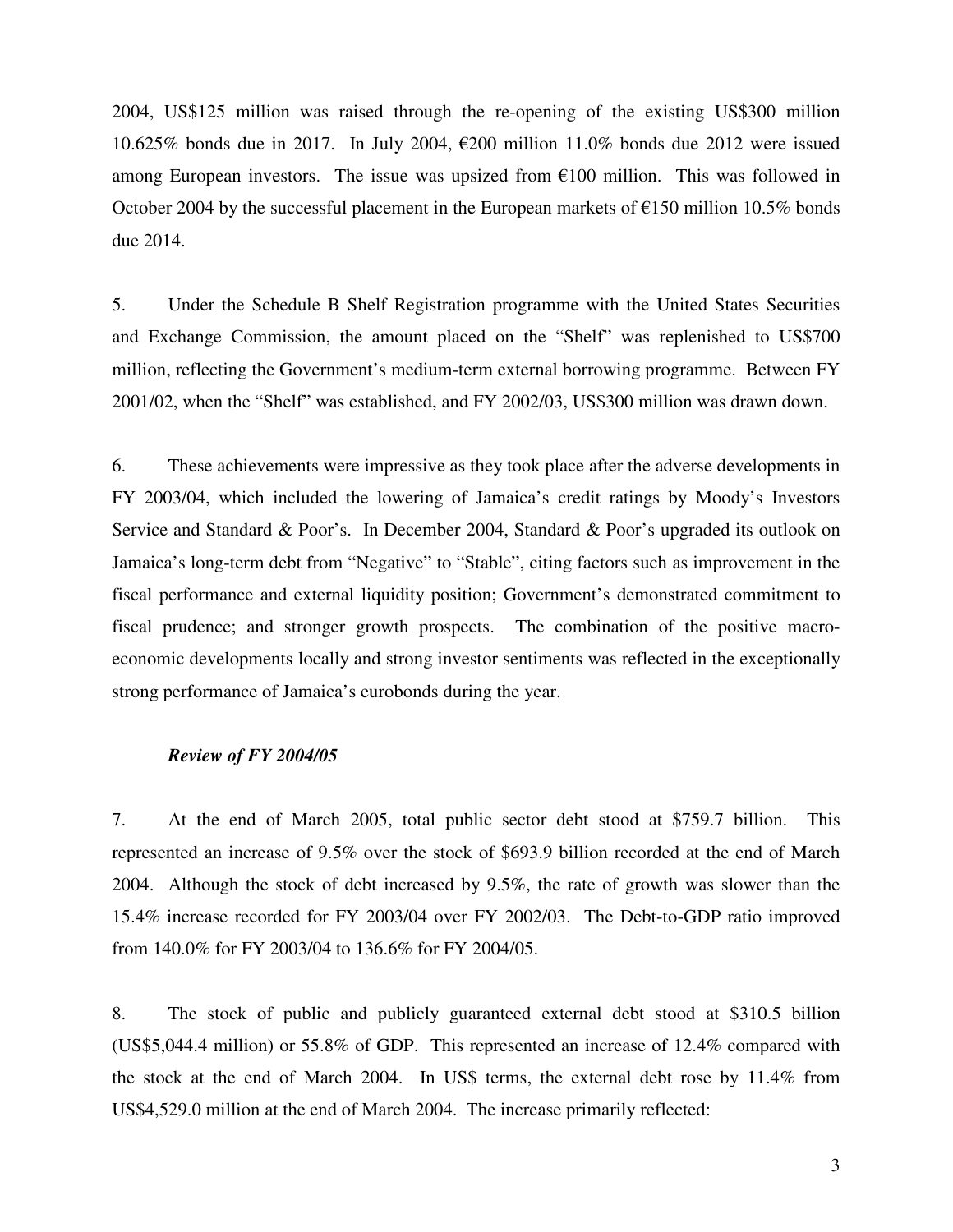- The issuance of eurobonds in the international capital markets in excess of gross external amortization; and
- Revaluation and parity changes in respect of some multilateral debts.

9. Central Government domestic debt totaled \$449.2 billion or 80.8% of GDP, an increase of 7.6% relative to the \$417.6 billion stock recorded at the end of March 2004. The main factors accounting for the increase were:

- The issue of securities to the Bank of Jamaica representing capitalization of accrued interest on BOJ/FINSAC Local Registered Stocks (LRS); and
- The assumption of contingent obligations on behalf of public sector entities and in respect of deferred financing arrangements following the completion of a number of infrastructure development projects; and of obligations relating to Government's support to the UWI and UHWI.

10. The combined effect of higher than programmed external borrowing and reduced budgetary financing requirements, consequent on the lowering of the fiscal deficit, translated into a marked reduction in the rate of the growth of the domestic debt from 14.0% in FY 2003/04 to 7.6% in FY 2004/05.

11. In keeping with the medium-term strategy, the FY 2004/05 D*ebt Management Strategy* sought to:

- a) Maintain a prudent debt structure by:
	- (i) Maintaining an appropriate mix of fixed-rate and floating-rate debt to further diversify and minimize interest-rate risk; and
	- (ii) Extending and smoothing the maturity profile of the debt to better manage refinancing risk
- b) Continue to increase the transparency and predictability of debt issuance.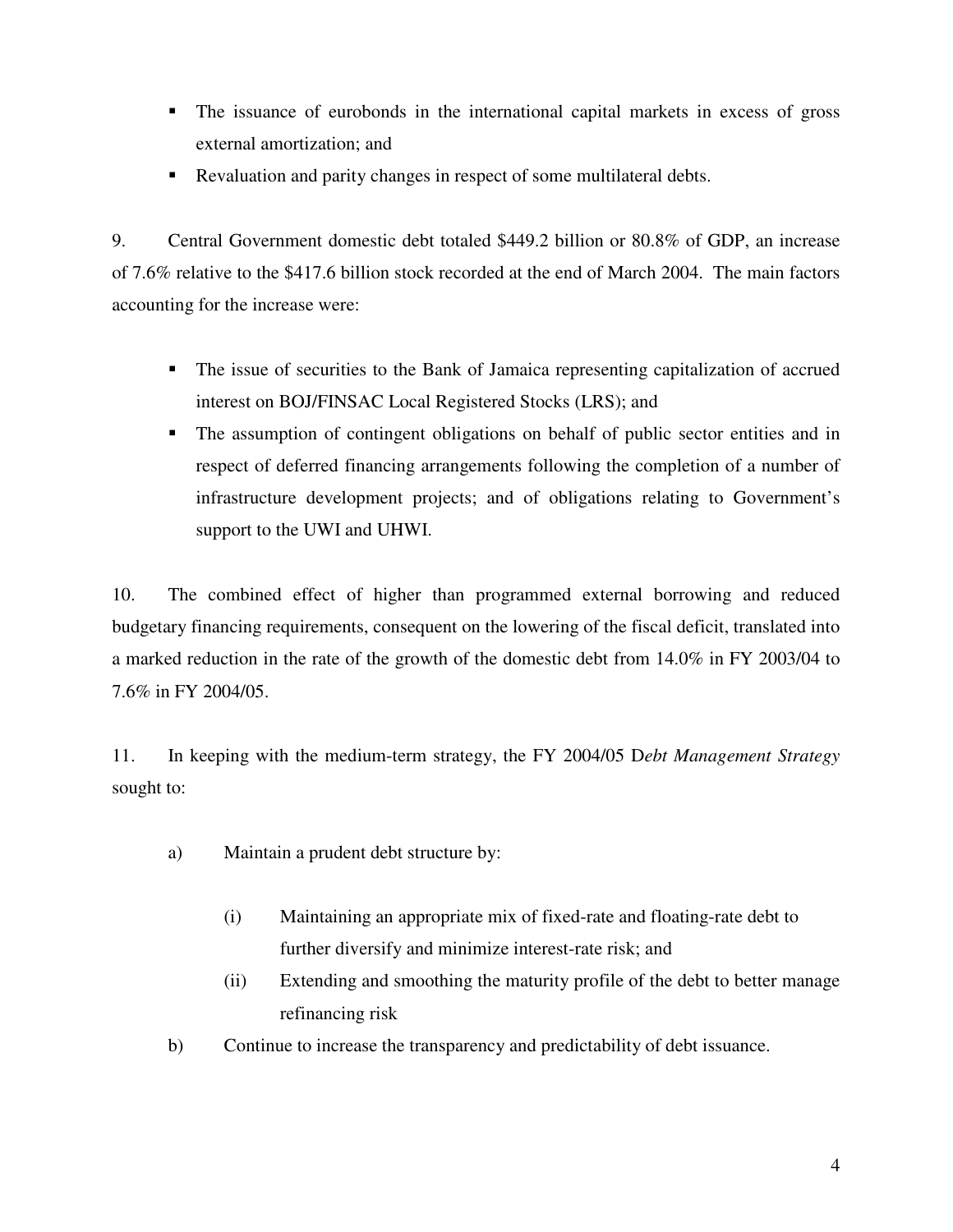12. The Government made modest progress in executing its Debt Management Strategy in FY 2004/05.

# **Maintaining a Prudent Debt Structure**

*Maintain an appropriate mix of fixed-rate and floating-rate debt to further diversify and minimize interest-rate risk*

13. In FY 2001/02, the Government emphasized increasing the fixed-rate component of the domestic debt portfolio as a priority area in order to protect the fiscal operations from interest rate volatility. Consistent with international best practice, a medium-term target of 60% of total domestic debt was established. Over the years, the fixed-rate component of the domestic debt portfolio has increased from 7.0% in FY 1999/2000 to 48.4% in FY 2002/03 and 58.6% in FY 2004/05. For the external debt portfolio, the share of fixed-rate debt increased to 76.2% in FY 2004/05, up from 72.3% in FY 2003/04.

## *Extend and smooth the maturity profile of the debt to better manage refinancing risk*

14. The Government had moderate success in extending the maturity profile of the domestic debt in FY 2004/05, despite the lowering of interest rates and stability in the foreign exchange market. Domestic investors displayed a preference for short to medium-term securities over longer-term securities. The market environment was therefore not conducive to implementing plans to "smooth" the domestic amortization profile through the exchange of securities nearing maturity for new instruments with longer maturities.

15. Of total new domestic debt issued in FY 2004/05, 75.7% had maturities of up to 5 years compared with 94.3% in FY 2003/04. Issues with maturities of over 5 years accounted for 24.3% compared with 5.7% in FY 2003/04. Of these, issues with maturities between 5 and 10 years grew significantly from 1.5% in FY 2003/04 to 16.5% in FY 2004/05. Some 7.8% of the new domestic debt was issued with maturities of 10 years and over, compared with 4.2% in FY 2003/04.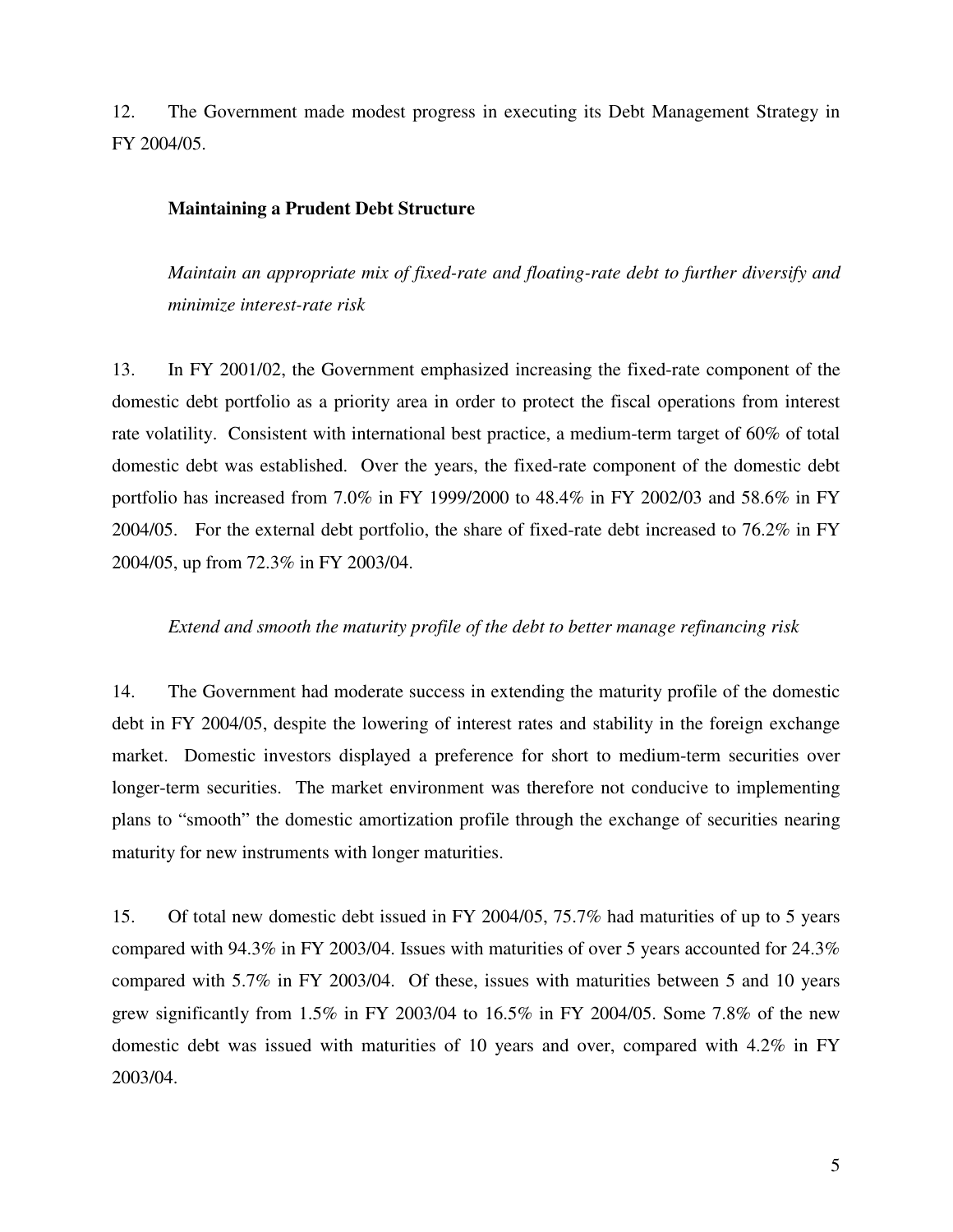16. Of the total domestic debt outstanding at the end of FY 2004/05, 74.4% had maturities of up to 5 years compared with 73.1% at the end of FY 2003/04 and 63.9% at the end of FY 2002/03. Issues with maturities of between 5 and 10 years increased from 14.0% in FY 2003/04 to 15.3% in FY 2004/05. Maturities of 10 years and over accounted for 10.3% of the outstanding domestic debt stock, down from 12.8% at the end of FY 2003/04.

17. In the Euro markets, the Government took advantage of favourable market conditions and strong investor demand and accessed the traditionally longest part of the euro-curve. With the two (2) euro-denominated bonds having 8-year and 10-year maturities, the Government established a liquid euro-denominated yield curve.

# *Minimize Currency Exposure*

18. Significant progress was made in reducing the foreign exchange risk of the domestic debt. At the end of FY 2004/05, US\$-Indexed Bonds totaled \$37.2 billion (US\$599.9 million equivalent) or 8.3%, of the domestic debt portfolio. This compared with \$51.5 billion (US\$841.5 million equivalent) or 12.3% at the end of FY 2003/04. The stock of US\$-denominated bonds stood at \$47.5 billion (US\$772.4 million) or 10.6% of the domestic debt portfolio at the end of March 2005. This compared with \$45.3 billion (US\$742.8 million) or 10.9% of the domestic debt stock at the end of March 2004.

### **Increase Transparency and Predictability**

19. An important objective of the Debt Management Strategy continues to be increasing transparency and predictability in the execution of the policies. The Government continued to publish comprehensive domestic and external debt data on the Ministry of Finance and Planning's website on a monthly basis. Information on the Government's debt operations is publicly disclosed by means of monthly schedules of upcoming issues. During the year, the Government began publication of its quarterly borrowing requirements. Information on Government's debt, its strategy, operations and relevant investor information are also available on the Ministry's website.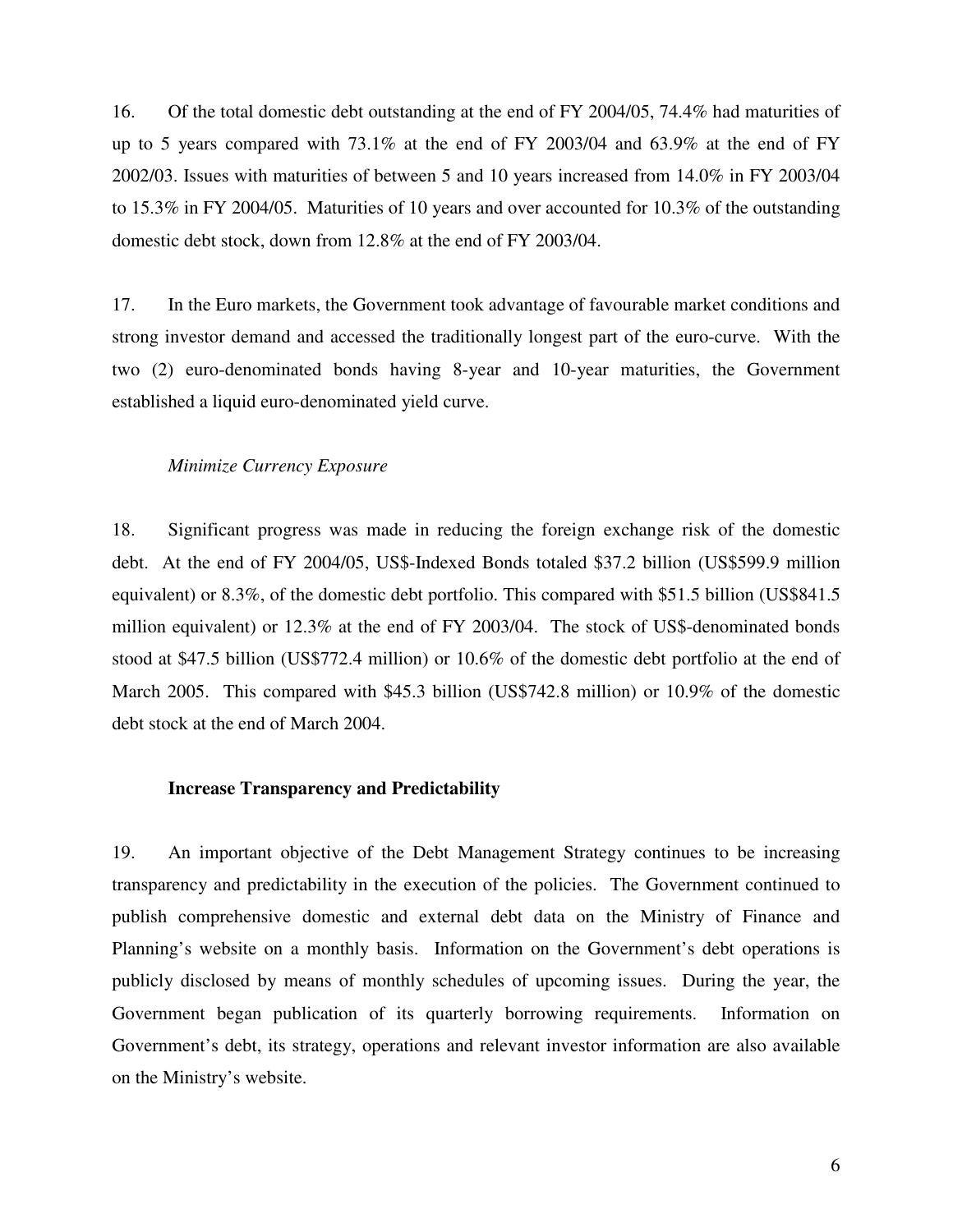20. During the year, the Government updated the documentation placed with the United States Securities and Exchange Commission as part of the filing requirement of the Schedule B Registration process.

# **Market Consultation**

21. The Government continued its market-oriented approach during FY 2004/05, actively engaging the local and international financial communities in dialogue through various media such as press conferences, meetings, investor fora and presentations, quarterly conference calls and a road show in major European cities. Formal consultations and discussions between the public and private sectors continued in an effort to explore options for reducing the debt and debt service costs.

# **Diversification of the Debt Portfolio**

22. Jamaica's improving credit profile and scarcity value continued to create opportunities for international investors to diversify their portfolios. In recent years, the Government has invested time and resources in building relationships with domestic and international investors. In FY 2004/05, on the external side, the focus was on the European investors. The two eurodenominated bond issued during the year benefited from this strategy. Distribution of the bonds reached a wide geographic area and included fund managers, banks, insurance companies, retail investors and hedge funds. In the domestic market, frequent issues of short- to medium-term fixed-rate instruments allowed for increased investment by retail investors.

#### **Legal and Regulatory Framework**

23. During the fiscal year, a review of the amount of loans raised under the Loan Act vis-àvis the loan ceiling was undertaken and it was determined that there was sufficient room under the ceiling to satisfy the Government's borrowing programme. The Loan Act 1964, and its subsequent amendments, is the Government's primary borrowing authority. The ceiling under the Act was increased in February 2004.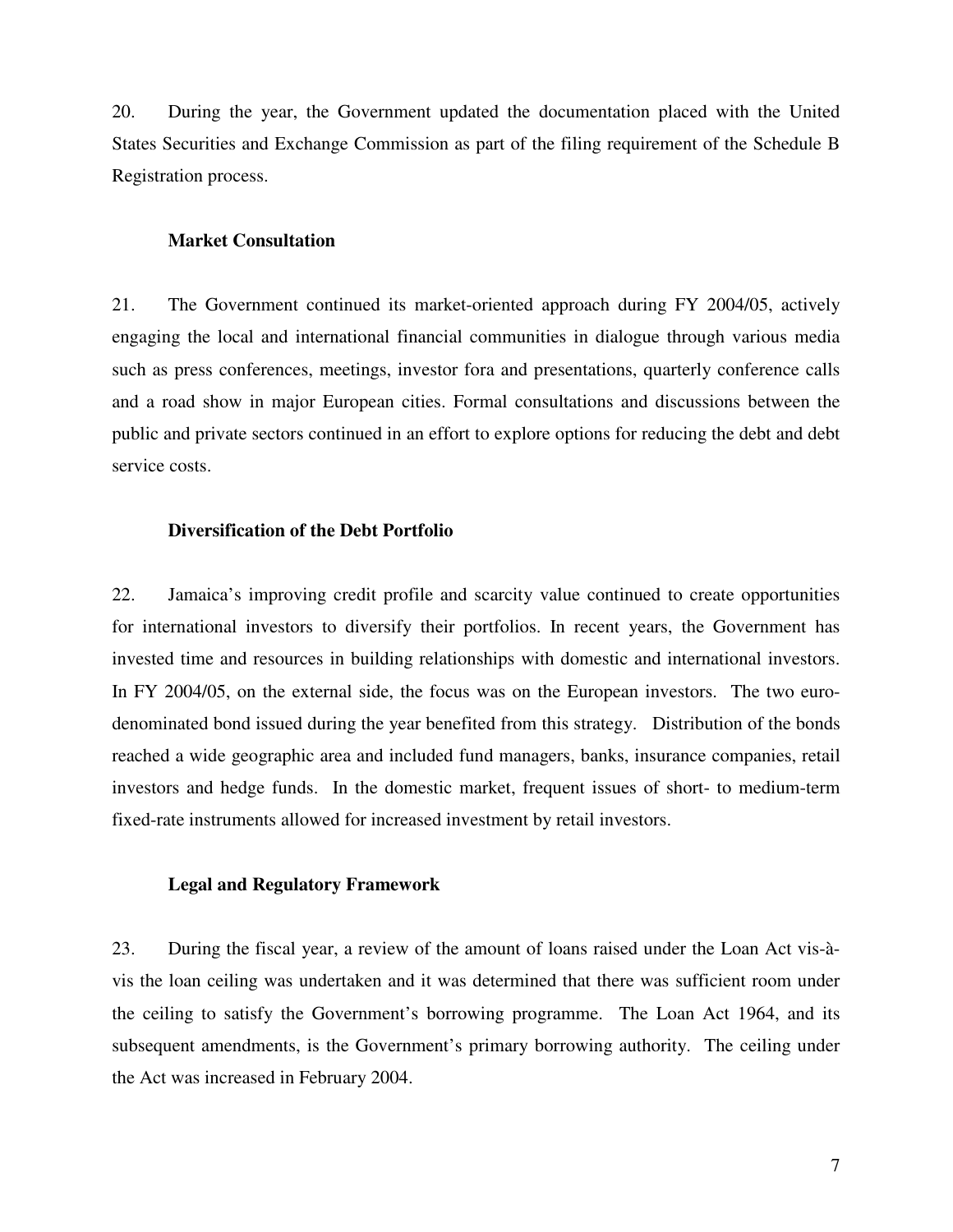24. A preliminary review of the legal, regulatory and institutional framework relating to the management of the public debt was also undertaken during the year. The review identified areas for amendments in order to be consistent with the sophistication of the capital markets and with technological advances.

# **DEBT MANAGEMENT STRATEGY FY 2005/06**

25. The management of the public debt in FY 2005/06 will be conducted in the context of Government's fiscal policy of achieving a balanced budget in the fiscal year and surpluses thereafter. Debt management in FY 2005/06 will continue to be guided by the fundamental objective of the Government's medium-term *Debt Management Strategy* of lowering the cost of borrowing, subject to the containment of risks within acceptable levels. Risk management has been an important tool in debt management and given the debt dynamics, will form a critical aspect of the funding policy in FY 2005/06 and beyond.

26. The medium-term objectives of the *Debt Management Strategy are* aimed at:

- Maintaining a prudent debt structure;
- **Further diversifying the debt portfolio;**
- Using market mechanisms for domestic debt issuance;
- Promoting and building a liquid and efficient market for Government securities; and
- Increasing the transparency and predictability of debt issuance.
- 27. Within this context, in FY 2005/06 the *Debt Management Strategy* will continue to seek to:
	- Maintain an appropriate mix of fixed-rate and floating-rate debt to further diversify and minimize interest-rate risk;
	- Extend and smooth the maturity profile of the debt to better manage refinancing risk; and
	- Continue to increase the transparency and predictability of debt issuance.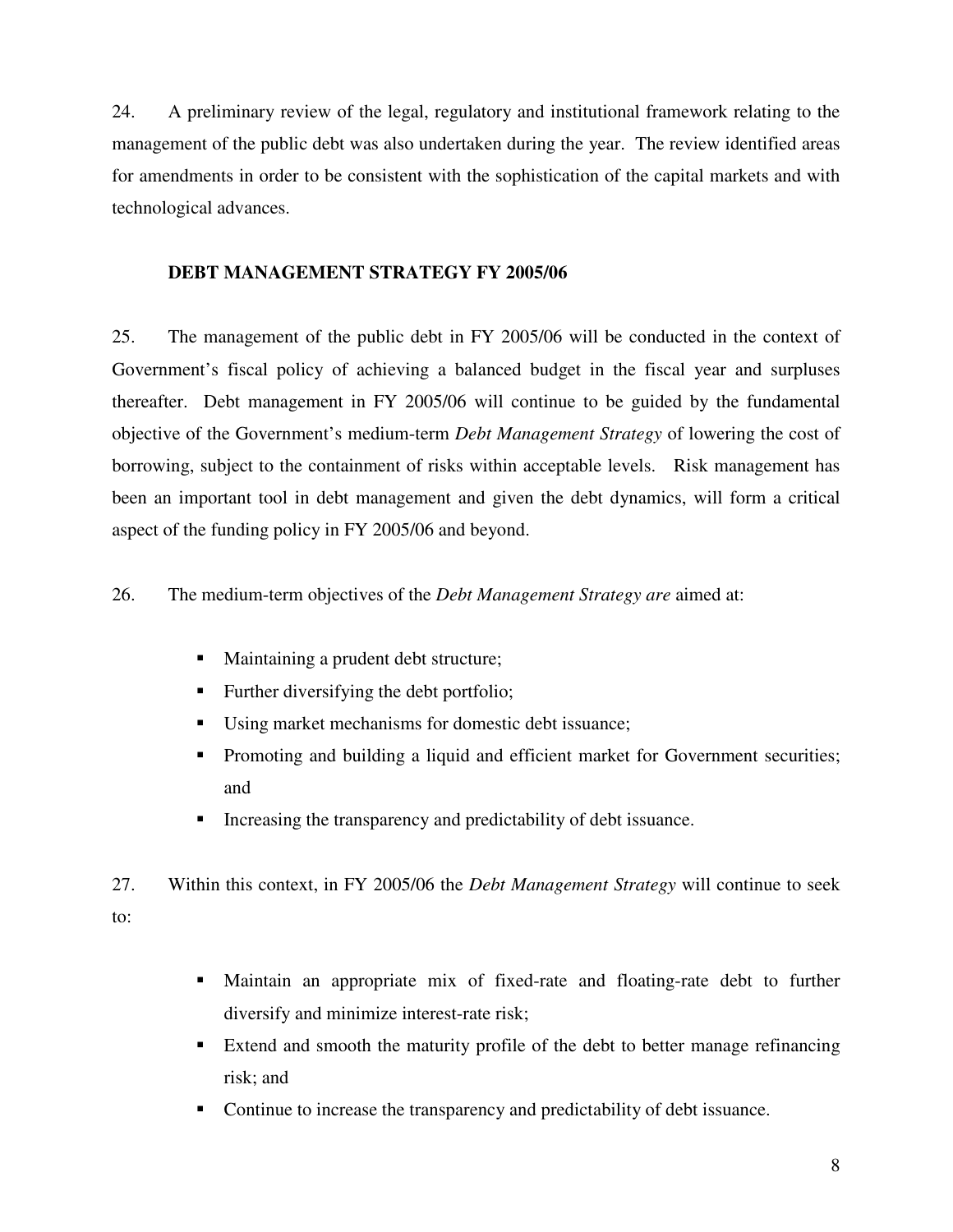#### **Maintaining a Prudent Debt Structure**

28. The size of the debt stock dictates maintenance of a prudent debt structure, making this a priority of the Government of Jamaica. The public debt portfolio is exposed to various risks interest rate, refinancing (roll-over) and exchange rate risks. The protection of the fiscal operations from unexpected increases in interest rates, volatility in the exchange rates and refinancing risks remains an important aspect of debt management.

*Maintaining an Appropriate Mix of Fixed-rate and Floating-rate Debt to Further Diversify and Minimize Interest-rate Risk*

29. Significant progress has been made in increasing the share of fixed-rate debt. In FY 2005/06, the Government will continue to issue a mix of fixed-rate and variable-rate instruments in order to further diversify the interest rate risk on the domestic debt portfolio, thereby prudently mitigating the risks to the fiscal budget. The fixed-rate target of 60% of the domestic debt portfolio will be maintained, in keeping with international best practice.

# *Extending and Smoothing the Maturity Profile to Better Manage Refinancing Risks*

30. Achieving and maintaining a stable maturity profile are critical to reducing refinancing risks. The Government will continue its efforts to lengthen the maturity profile of the debt. While attempting to satisfy the investment needs of retail as well as institutional investors locally and internationally, the Government will seek to limit the concentration of debt maturities in the near-term and spread the maturities over the medium to long-term.

## *Minimizing Exchange Rate Risk*

31. The Government has and will continue to take the necessary steps to reduce the foreign currency exposure of the public debt portfolio to internationally acceptable standards. Except under extraordinary circumstances, the Government will continue to restrict the use of US\$- Denominated and US\$-Indexed instruments in the domestic market in order to reduce the exposure of the domestic debt portfolio over the medium-term. On the external side, the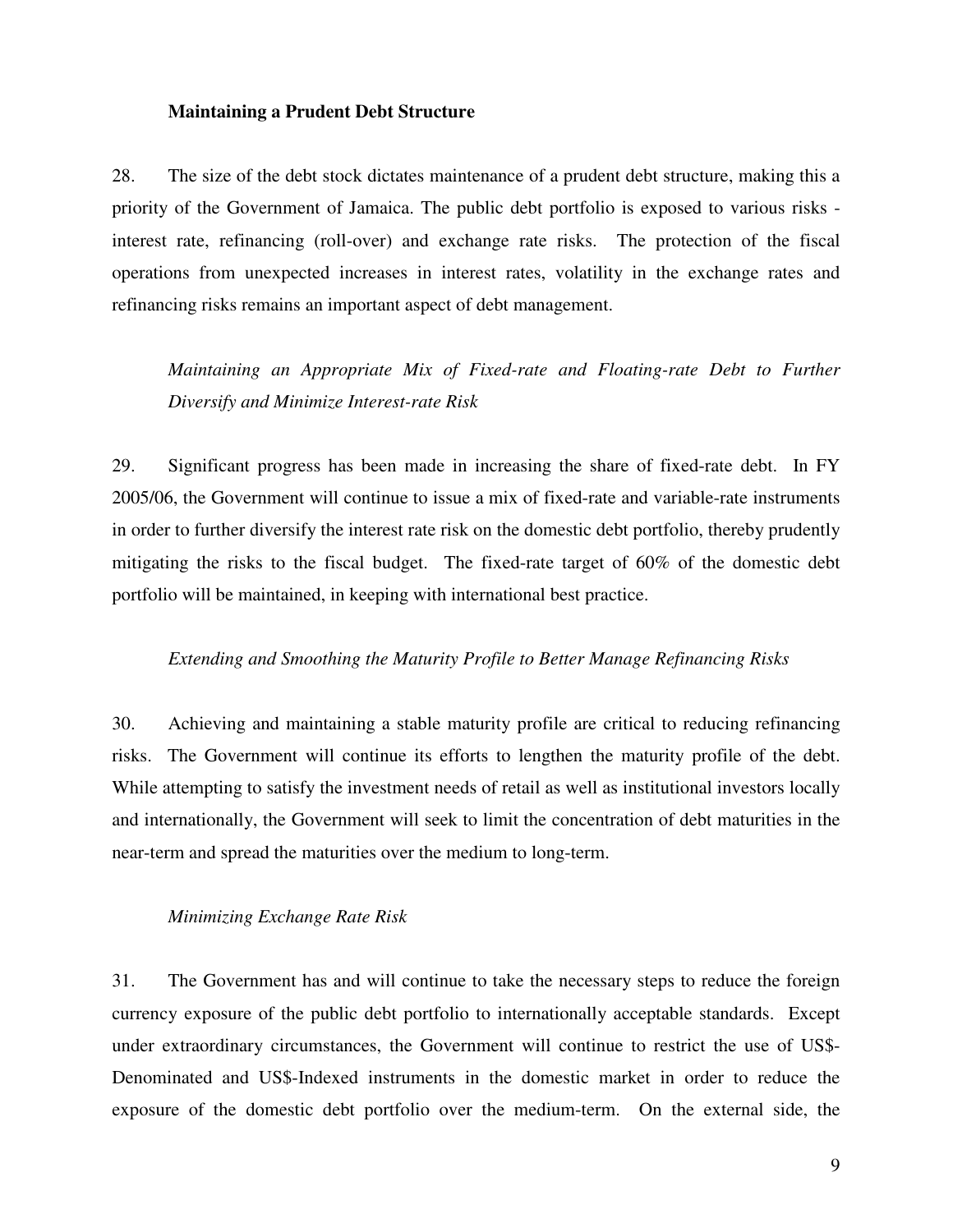Government will maintain its policy of borrowing externally to the extent of the gross external amortization in order to maintain favourable external indicators.

# **Increase Transparency and Predictability**

32. The Government has reaped significant benefits from its demonstrated commitment to transparency and predictability in the markets. These guiding principles have helped to reduce borrowing costs, strengthen Government's credibility and enable market participants to plan their investment strategies. The Government remains committed to these principles, notwithstanding the decreasing levels of financing needs.

33. The Government will continue to offer new securities in the domestic market on a regular pre-announced basis. Securities will be issued through market mechanisms (auctions) and offers of fixed priced instruments as well as private placements.

34. While the Government will seek to rely on market mechanisms for the issuance of securities, it will continue to issue securities through private placements. In instances where securities are issued through private placements, the Government will continue to invite proposals from a wide cross section of financial institutions in order to ensure transparency and competitive pricing.

35. During the year, the Government will be reviewing the auction system and intends to implement measures to enhance the functioning of the auction system. Government will be engaging market participants in discussions about ways to improve the system in order to ensure greater competitiveness and fairness.

36. Transparency in the Government's debt operations and borrowing programme will continue to be enhanced by:

- Monthly publications of comprehensive external and domestic debt data;
- Advanced notices of upcoming debt issues;
- Quarterly announcements of Government's borrowing requirements;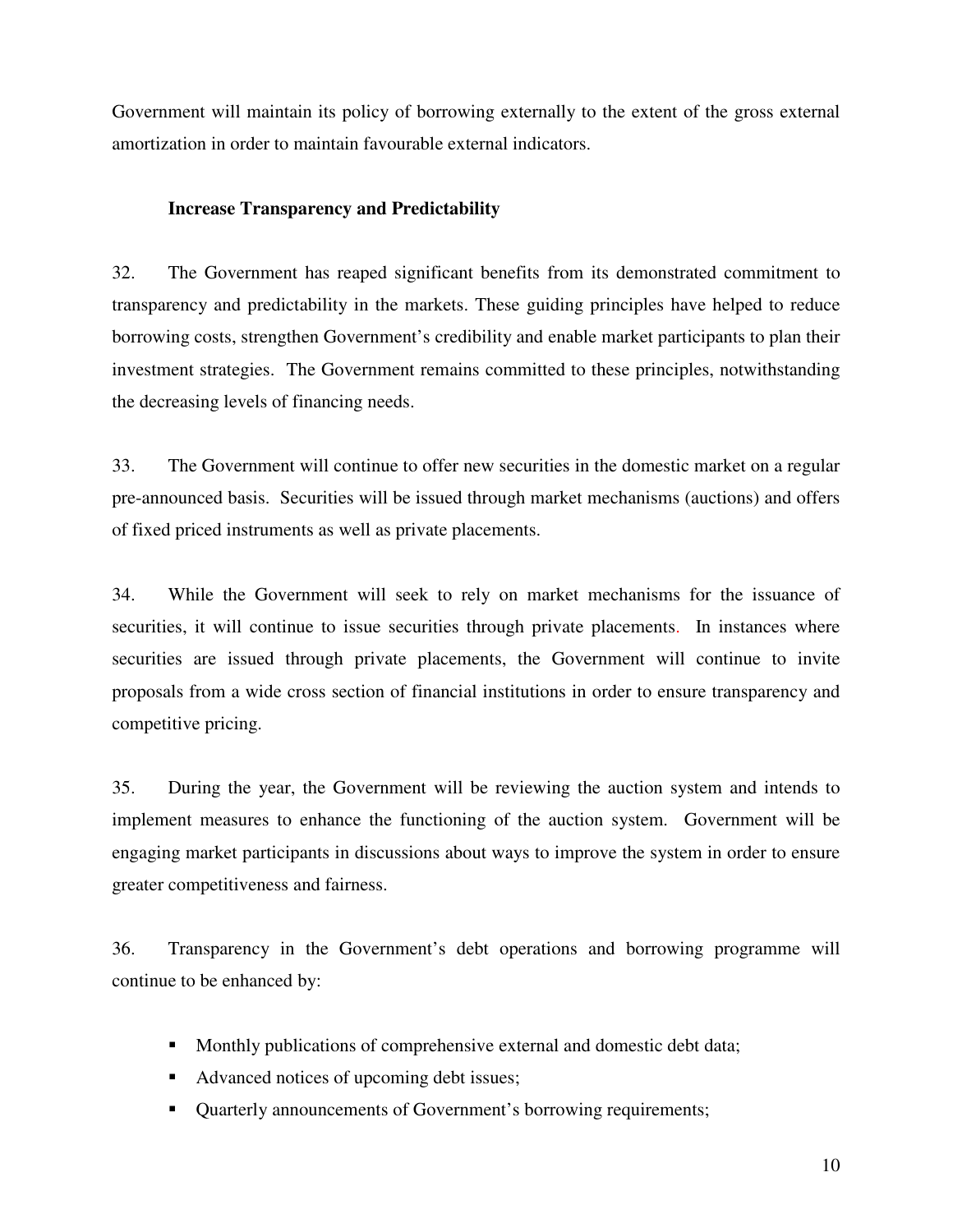- Monthly schedules of market issues; and
- **Timely publication of the results of market issues.**

37. These, along with the Government's *Debt Management Strategy* and relevant investor information, will continue to be made available in the print media and/or electronically on the Ministry's website (www.mof.gov.jm/dmu). This is consistent with the high level of importance the Government places on the dissemination of accurate, comprehensive and timely information to the domestic and international financial communities.

# *Calendar of Announcements*

38. The Ministry of Finance and Planning will continue to make available to the markets, gross financing requirements for the ensuing quarter at the beginning of each quarter. Monthly schedules of market issues will be announced by the end of the preceding month. The schedule will initially indicate the timing and type of instruments to be placed in the market. Details of the terms and conditions of the instruments will be provided to the market at least four business days prior to the subscription dates.

# **Market Consultation**

39. Continuous dialogue with domestic and international investors has proven beneficial. The Government will continue to hold regular meetings with the domestic and international market makers. In addition, quarterly investors' conference calls will continue as will investors presentations and road shows in North America and Europe.

#### **Legal and Regulatory Framework**

40. Over the course of the fiscal year, the Ministry of Finance and Planning, after consultation with the Attorney General's Department, will take the necessary steps to update a number of the statutes that governs debt management. The statutes relating to LRS, Debentures and Treasury Bills will be amended to include, *inter alia*, facilitation of the electronic registration of securities.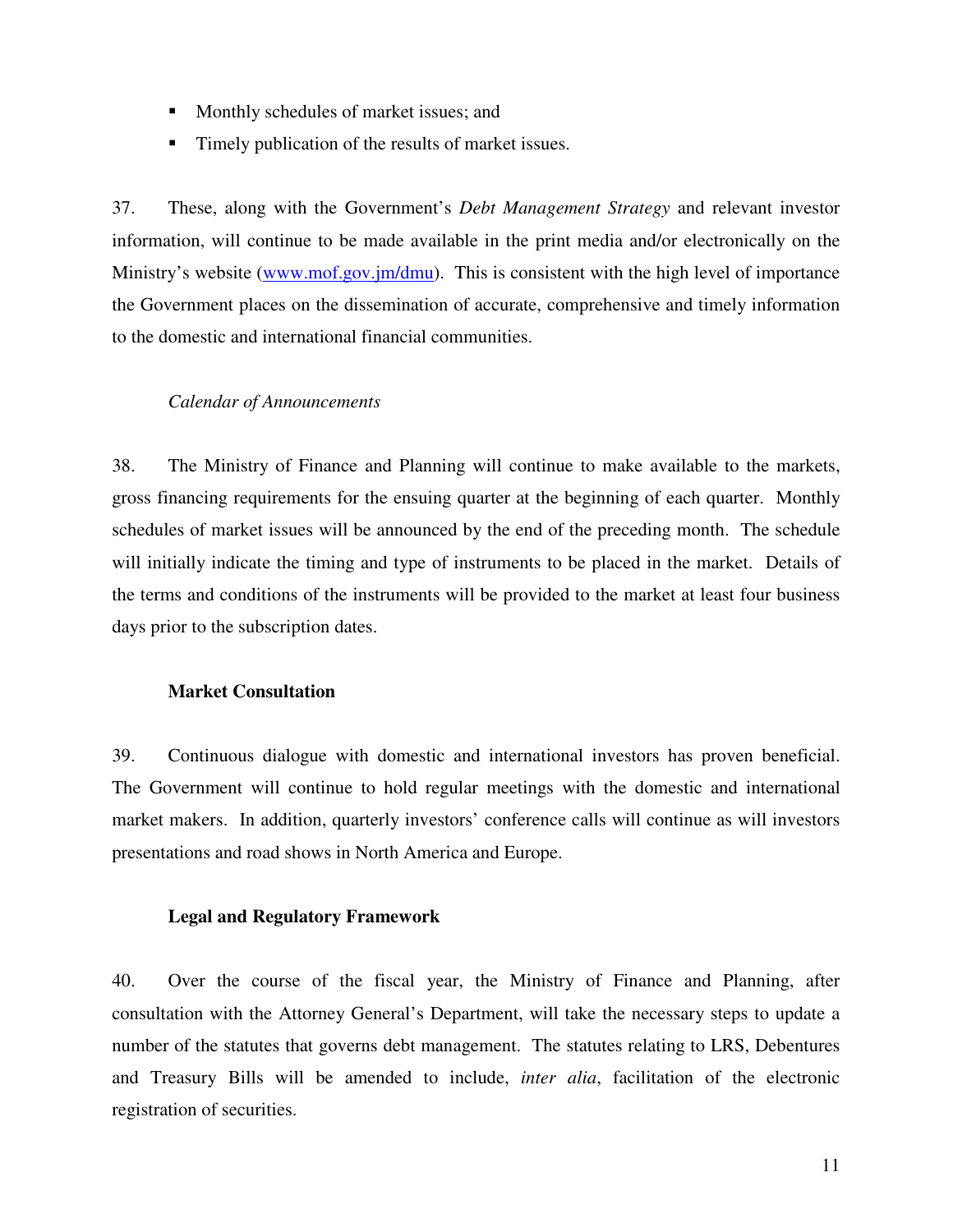# **Government Borrowing Requirements FY 2005/06**

41. Gross issuance in FY 2005/06 is programmed to be moderately lower than in FY 2004/05. The budgetary financing requirement is forecast at \$142.7 billion, consistent with gross amortization and in the context of a balanced budget. Of this amount, it is proposed to raise \$107.6 billion in the domestic market through various instruments across the yield curve.

42. Funding from official sources is projected at US\$43.3 million in FY 2005/06. Over the course of the year, the Government will seek to secure some US\$500 million in the international capital markets. The timing, currency mix and structure will depend on relative costs, market conditions and opportunities. Government will continue to secure these funds in a transparent manner and consistent with its medium-term *Debt Management Strategy* objectives.

43. In addition to budgetary financing requirements, non-budgetary debt issuance for the fiscal year is projected at \$4.7 billion to cover capitalization of accrued interest on BOJ/FINSAC LRS.

44. The combination of reduced financing requirements in light of a balanced budget and higher levels of economic growth in FY 2005/06 will result in the continued reduction in the Debt-to-GDP ratio.

> **Omar Davies M.P. Minister of Finance and Planning April 14, 2005**